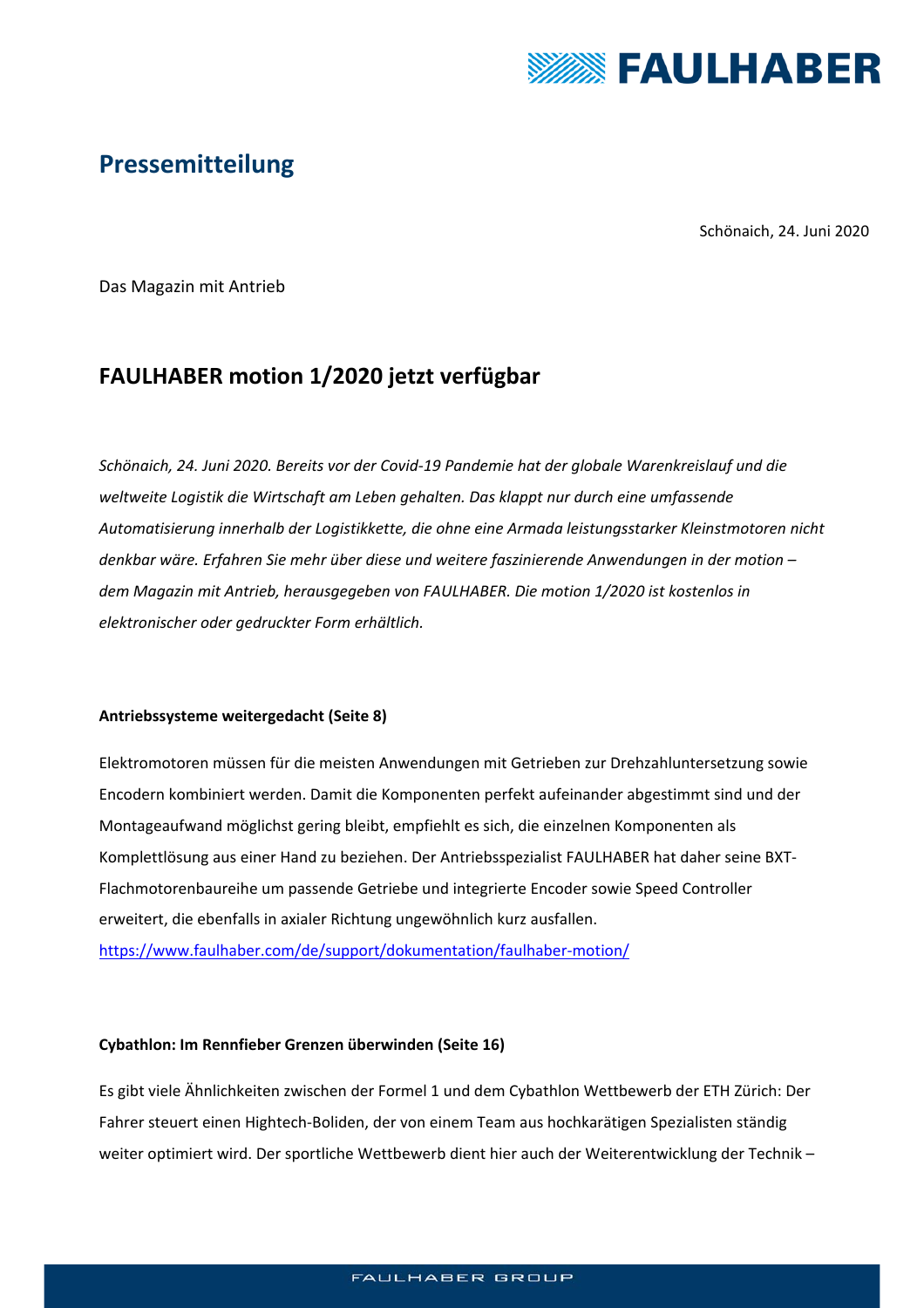

im Dienste von Menschen mit körperlichen Einschränkungen. FAULHABER ist an Bord – mit Hochleistungsmotoren im Rollstuhl sowie als Sponsor des Titelverteidigers *Team HSR Enhanced*. https://www.faulhaber.com/de/support/dokumentation/faulhaber-motion/

## **Human Augmentation: Superkraft im Griff (Seite 24)**

Muskel‐Skelett‐Erkrankungen sind eine weit verbreitete Berufskrankheit in der EU und Nordamerika und eine der häufigsten Ursachen für langfristige Arbeitsausfälle. Arbeitsbedingte Erkrankungen der oberen Extremitäten kosten jährlich EU‐weit 2,1 Milliarden Euro und sind für 45 Prozent aller Berufskrankheiten verantwortlich. Wearables, durch Technik aufgewertete Bekleidung, bietet einen Ansatz, um diese Verletzungen zu vermeiden. Ein weicher Robotik‐Handschuh verstärkt beispielsweise den menschlichen Griff. Die Griffkraftunterstützung der einzelnen Fingerglieder wird mit FAULHABER Antrieben ermöglicht.

https://www.faulhaber.com/de/support/dokumentation/faulhaber-motion/

## **Ohne Kleinstmotoren ist die globale Logistik geliefert (Seite 28)**

Immer mehr, immer schneller, immer weiter – alles muss zur richtigen Zeit am richtigen Ort ankommen – der globale Warenkreislauf hält die Wirtschaft am Laufen und alle Beteiligten in Atem. Das klappt nur durch eine umfassende Automatisierung innerhalb der Logistikkette, die ohne eine Armada leistungsstarker Kleinstmotoren nicht denkbar wäre. Deshalb sind in diesen anspruchsvollen Anwendungen häufig Antriebe von FAULHABER zu finden.

https://www.faulhaber.com/de/support/dokumentation/faulhaber‐motion/

[436 Wörter / 2.846 Zeichen]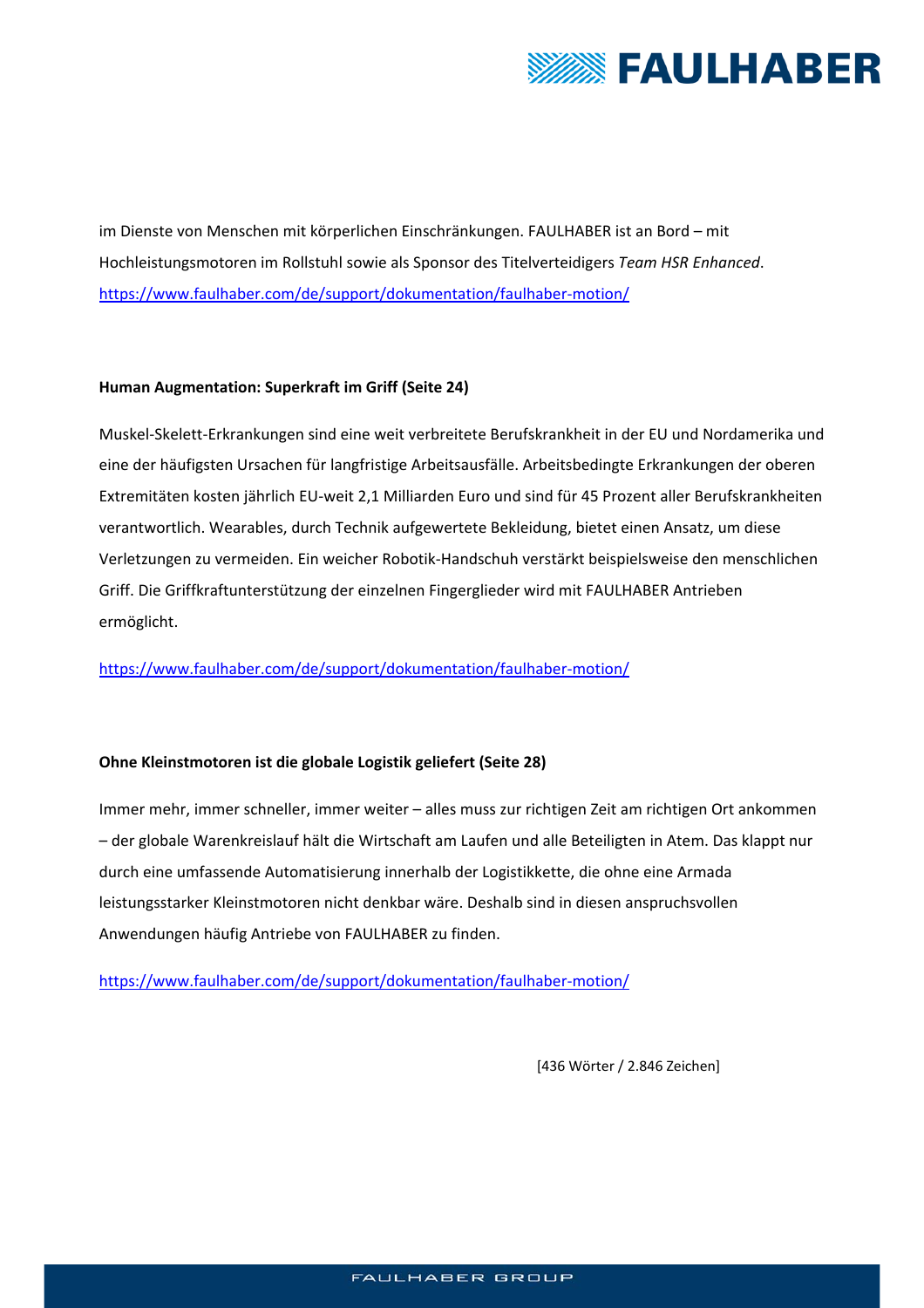



#### **Pressekontakt (Deutschland + International)**

Dr. Fritz Faulhaber GmbH & Co. KG Kristina Wolff – Marketing Daimlerstraße 23/25 ∙ 71101 Schönaich Deutschland

T +49 7031 638‐148 ∙ F +49 7031 638‐8148 kristina.wolff@faulhaber.com

© FAULHABER motion 1\_2020

**Pressekontakt (Schweiz)**  FAULHABER MINIMOTOR SA Ann‐Kristin Hage‐Ripamonti – Marketing 6980 Croglio Schweiz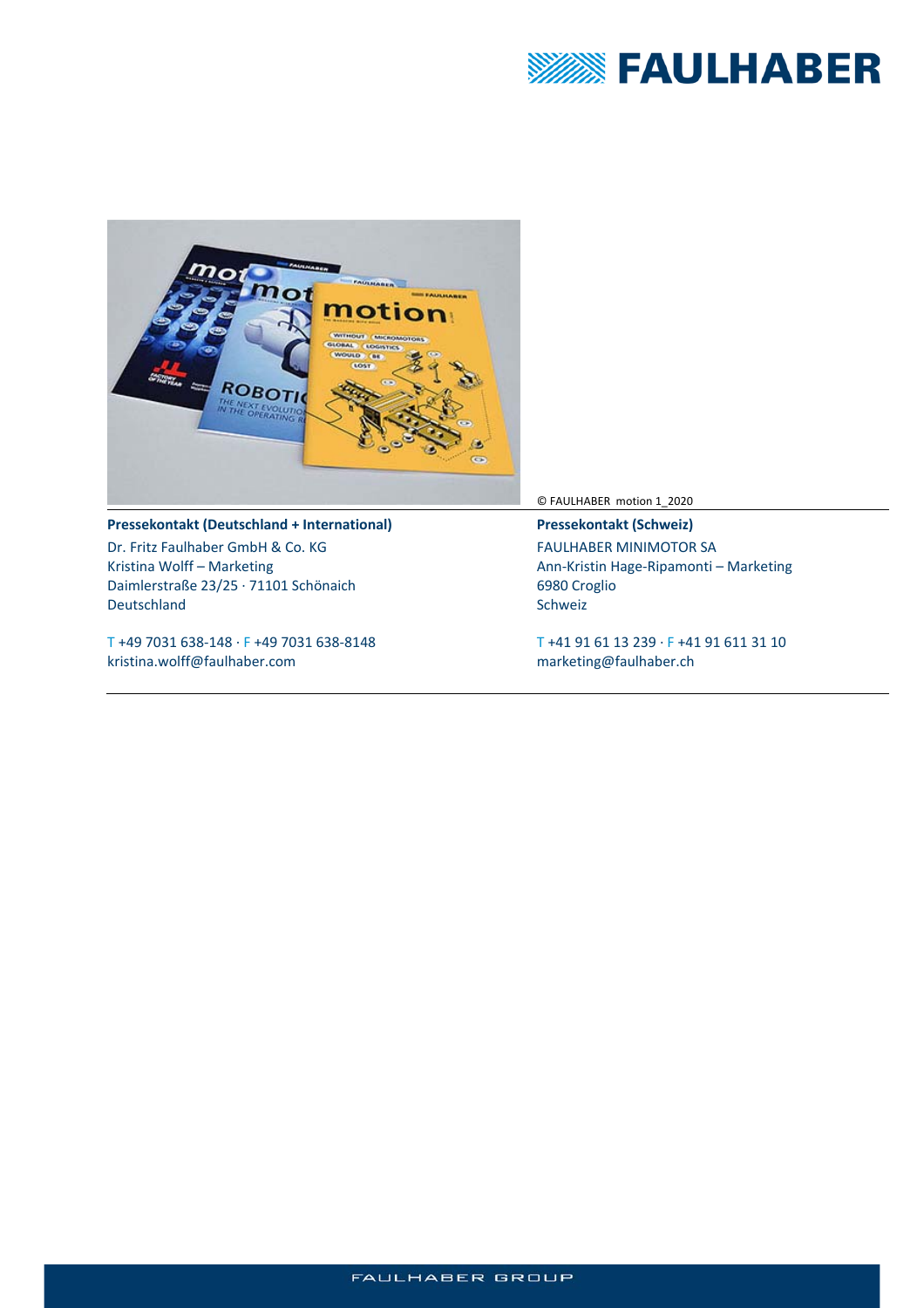

## **Press Release**

Schönaich, June 24 2020

The magazine with drive

## **FAULHABER motion 1/2020 out now**

*Schönaich, June 24, 2020. Even before the Covid‐19 pandemic, global logistics and supply chains were becoming more and more important. They can only function properly by implementing highly automated processes, with micromotors as the driving force. This and other fascinating stories right out of the world of drive systems are featured in the latest edition of motion – the magazine with drive, published by FAULHABER. The free magazine is available online and in print.* 

## *Drive Systems, evolved (page 8)*

To ensure that the components are perfectly matched to each other and to minimize installation requirements, it is recommended to obtain the individual components as a complete solution from a single source. FAULHABER therefore extended its BXT flat motor series by adding corresponding gearheads and integrated encoders as well as speed controllers that are also exceptionally short in the axial direction.

https://www.faulhaber.com/en/support/documentation/faulhaber‐motion/

## *Cybathlon: Racing to overcome limits (page 16)*

There are many similarities between Formula 1 and the Cybathlon competition of ETH Zurich: The driver controls a high‐tech vehicle that is subject to continuous further optimisation by a team of top‐class specialists. The sporting competition is also intended to promote further development of the technology – to the benefit of people with physical disabilities. FAULHABER is on board – with high‐performance motors in the wheelchair and as a sponsor of the defending champion *Team HSR Enhanced*. https://www.faulhaber.com/en/support/documentation/faulhaber-motion/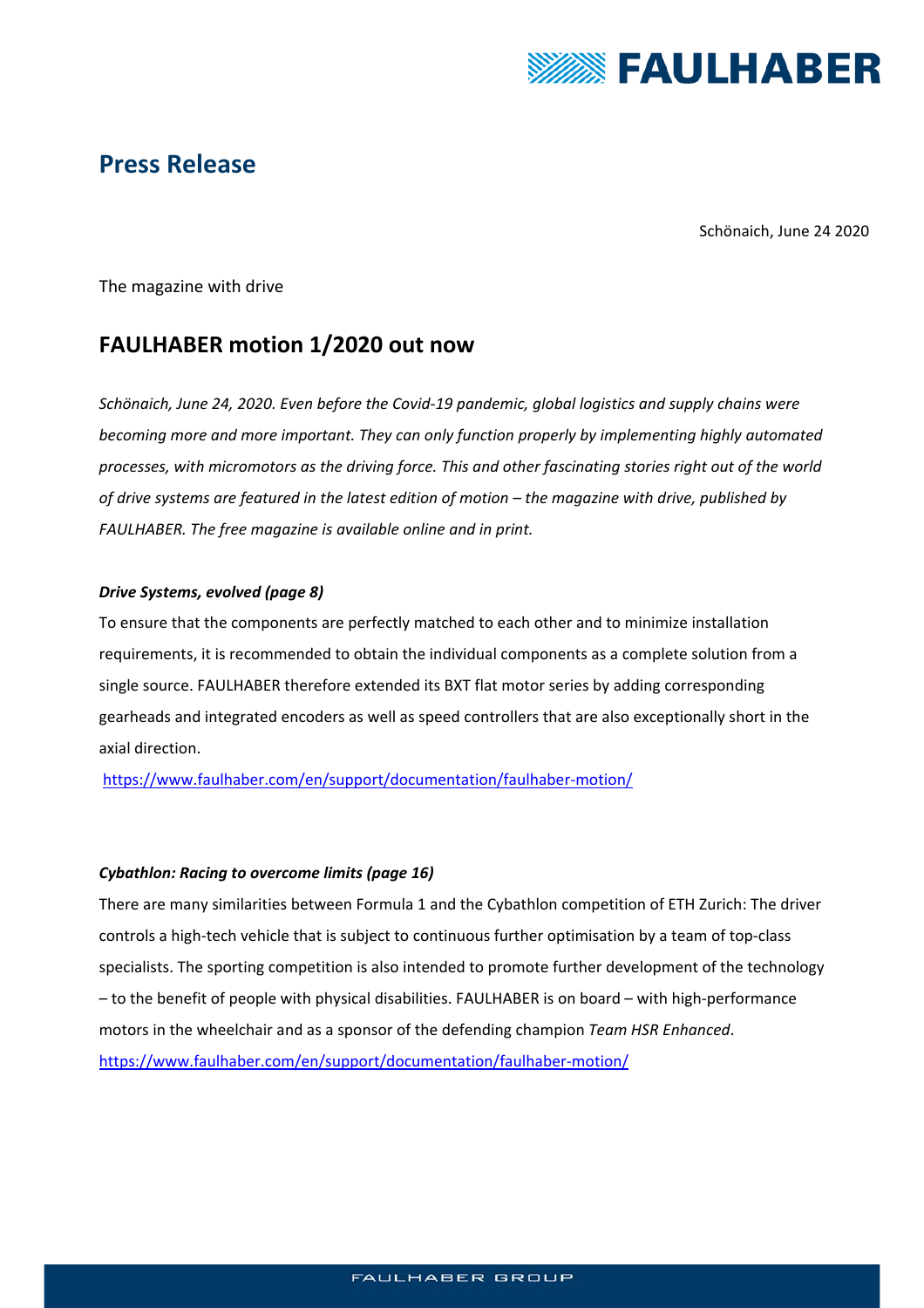

#### **Human Augmentation: a robotic glove strengthens the human grip (page 24)**

Musculoskeletal disorders are a common occupational disease in the EU and North America and are one of the most common causes for long‐ term absence from work. Work‐related upper‐limb disorders annually cost 2.1 billion Euro across the EU and are responsible for 45% of all occupational diseases. Wearables, clothing enhanced through technology, offer an approach for reducing these injuries. A soft robotic glove strengthens the human grip. The gripping force support of the individual fingers is made possible with FAULHABER drives.

https://www.faulhaber.com/en/support/documentation/faulhaber‐motion/

#### *Always more, always faster, always further (page 28)*

Logistics keeps our world going. Raw materials, intermediate products and finished goods pass through an ever more complex and fast global system to ensure that they reach the right destination at the right time. This can only function properly by implementing highly automated processes in which cogs and levers, paddles and clamps, big and small, are set in motion – by the matching motors. Drives from FAULHABER can frequently be found in these challenging applications.

#### https://www.faulhaber.com/en/support/documentation/faulhaber-motion/



[475 words / 2.650 characters]

© FAULHABER motin 1/2020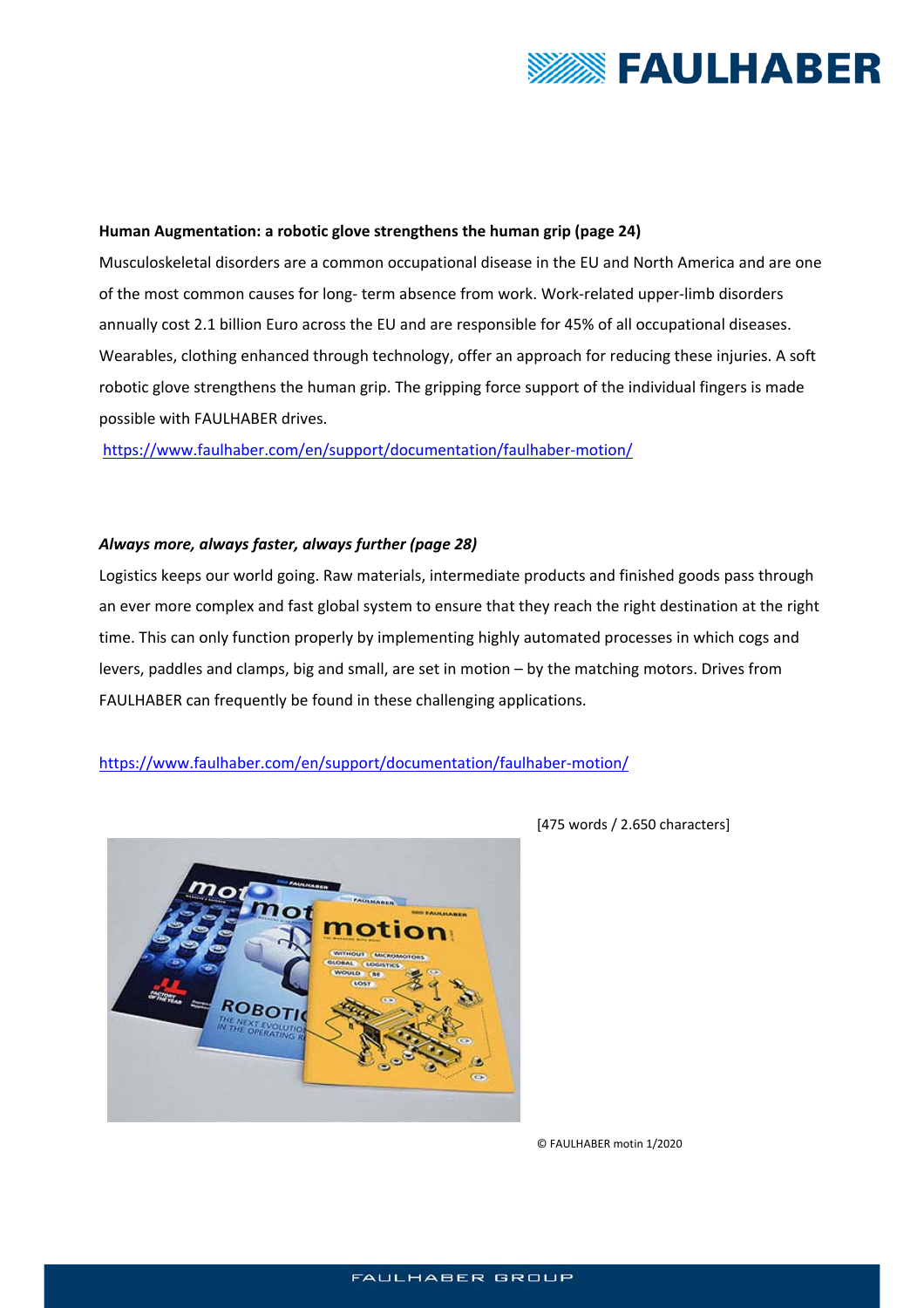

#### **Press contact (Germany + International)**

Dr. Fritz Faulhaber GmbH & Co. KG Kristina Wolff – Marketing Daimlerstraße 23/25 ∙ 71101 Schönaich Germany

T +49 7031 638‐148 ∙ F +49 7031 638‐8148 kristina.wolff@faulhaber.com

**Press contact (Switzerland + Italy)**  FAULHABER MINIMOTOR SA Ann‐Kristin Hage‐Ripamonti – Marketing 6980 Croglio Switzerland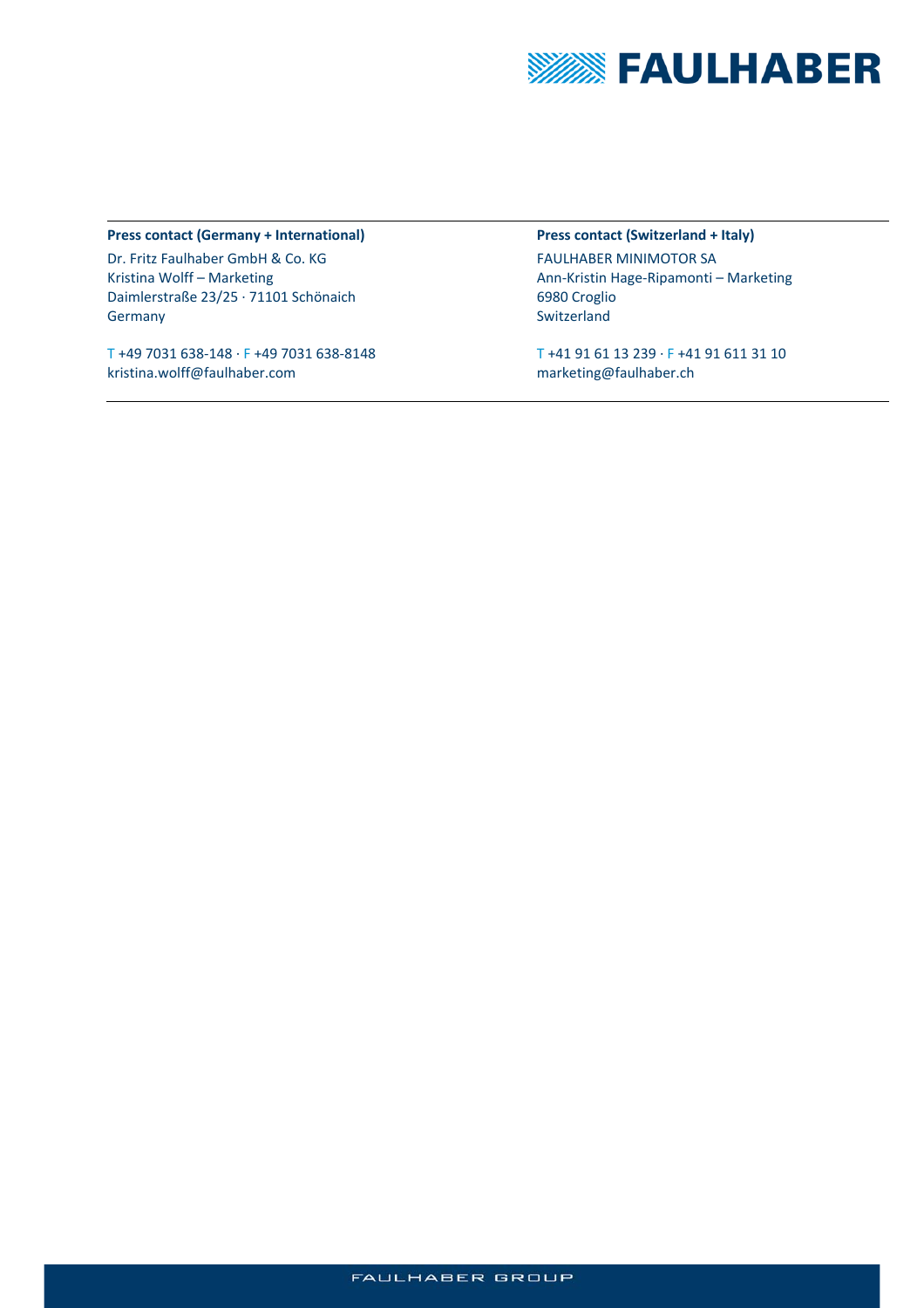

# **Communiqué de presse**

Schönaich, le 24 juin 2020

Le magazine moteur

## **FAULHABER motion 1/2020 est sorti**

*Schönaich, le 24 juin 2020. Déjà avant la pandémie de Covid‐19, la logistique et les chaînes d'approvisionnement mondiales devenaient de plus en plus importantes. Tout cela ne peut fonctionner correctement qu'en mettant en œuvre des processus hautement automatisés, avec des micromoteurs comme force motrice. Cette histoire et bien d'autres encore, tout aussi fascinantes, issues du monde des systèmes d'entraînement, sont présentées dans la toute nouvelle édition de motion ‐ le magazine moteur, publié par FAULHABER. Le magazine gratuit est disponible en ligne et en version imprimée.* 

## *Des systèmes d'entraînement perfectionnés (page 8)*

Pour garantir que les composants soient parfaitement adaptés les uns aux autres et pour réduire l'effort d'installation au minimum, il est recommandé d'acheter les différents composants en solution complète auprès d'une seule source. C'est pourquoi FAULHABER a étendu sa série de moteurs plats BXT en y ajoutant des réducteurs adaptés et des codeurs intégrés ainsi que des contrôleurs de vitesse, qui sont également exceptionnellement courts dans le sens axial.

https://www.faulhaber.com/fr/support/documentation/faulhaber-motion/

#### *Cybathlon : Une compétition pour repousser les limites (page 16)*

Il y a de nombreuses similitudes entre la Formule 1 et la compétition Cybathlon de l'ETH de Zurich : Le pilote contrôle un véhicule de haute technologie qui est constamment optimisé par une équipe de spécialistes de haut niveau. La compétition sportive a également pour but de promouvoir le développement de la technologie ‐ au profit des personnes ayant un handicap moteur. FAULHABER est à bord – avec des moteurs de haute performance dans les fauteuils roulants et en tant que sponsor du champion en titre, *l'équipe HSR Enhanced.* 

https://www.faulhaber.com/fr/support/documentation/faulhaber-motion/

#### **Augmentation humaine : un gant robotisé renforce la prise humaine (page 24)**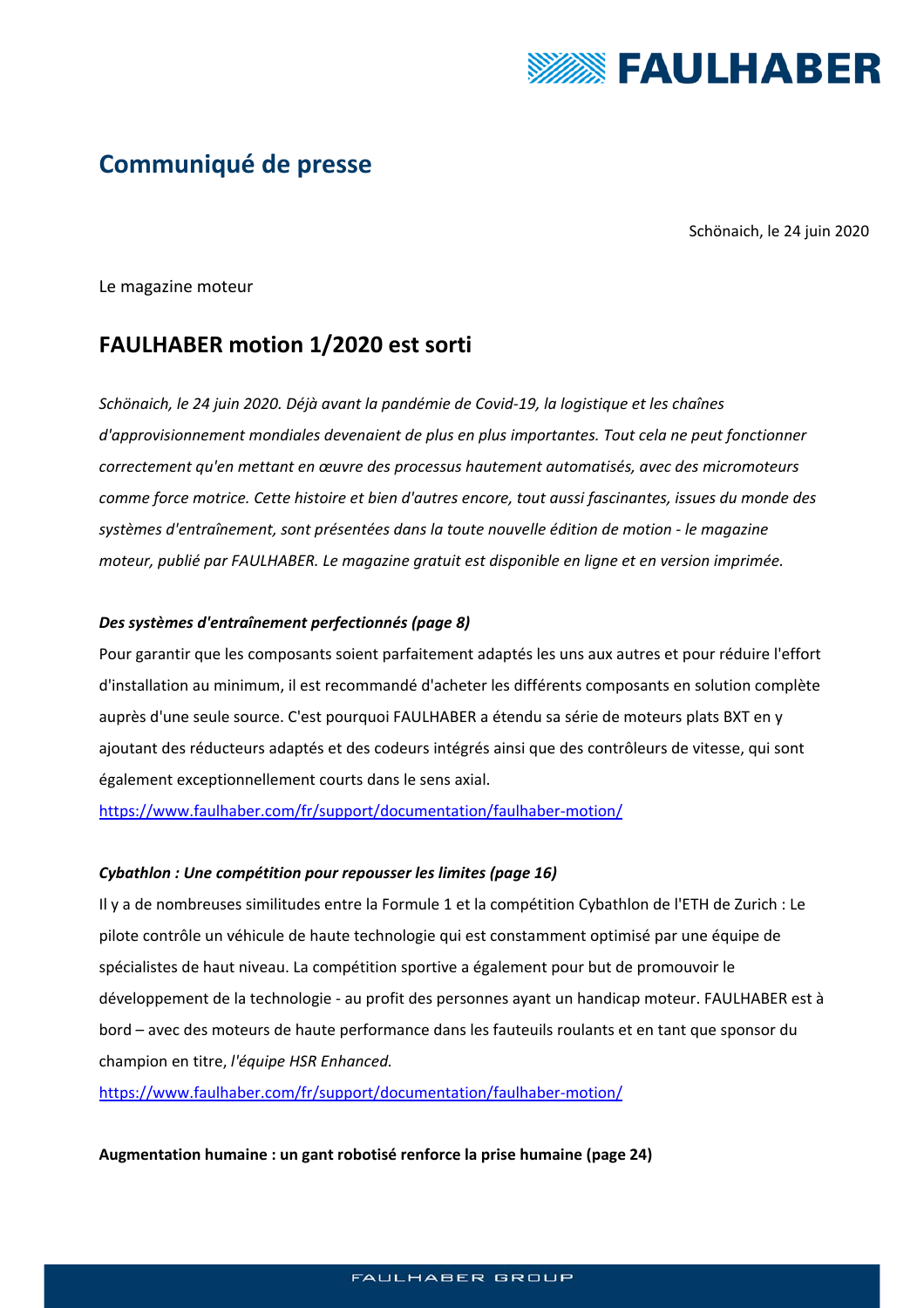

Les troubles musculo-squelettiques sont une maladie professionnelle courante. Dans l'UE et en Amérique du Nord, ils font partie des causes les plus fréquentes d'arrêt de travail prolongé. Les troubles des membres supérieurs liés au travail coûtent à elles seules 2,1 milliards d'euros par an dans l'UE et sont responsables de 45 % de toutes les maladies professionnelles. Des vêtements techniques améliorés offrent une approche pour réduire ces risques. Un gant robotisé souple renforce la prise humaine. Le renforcement de la force de préhension des différents doigts est rendu possible grâce aux entraînements FAULHABER.

## https://www.faulhaber.com/fr/support/documentation/faulhaber‐motion/

#### *Toujours plus, toujours plus vite, toujours plus loin (page 28)*

La logistique fait tourner notre monde. Les matières premières, les produits intermédiaires et les produits finis évoluent dans un cycle global de plus en plus complexe et rapide pour arriver au bon endroit au bon moment. Cela ne peut fonctionner correctement qu'en mettant en œuvre des processus hautement automatisés dans lesquels rouages, leviers, clapets et pinces, petits et grands, sont mis en mouvement – à l'aide de moteurs adéquats. On rencontre fréquemment des entraînements de FAULHABER dans ces applications exigeantes.

## https://www.faulhaber.com/fr/support/documentation/faulhaber-motion/



[475 mots / 2 650 caractères]

© FAULHABER motion1/2020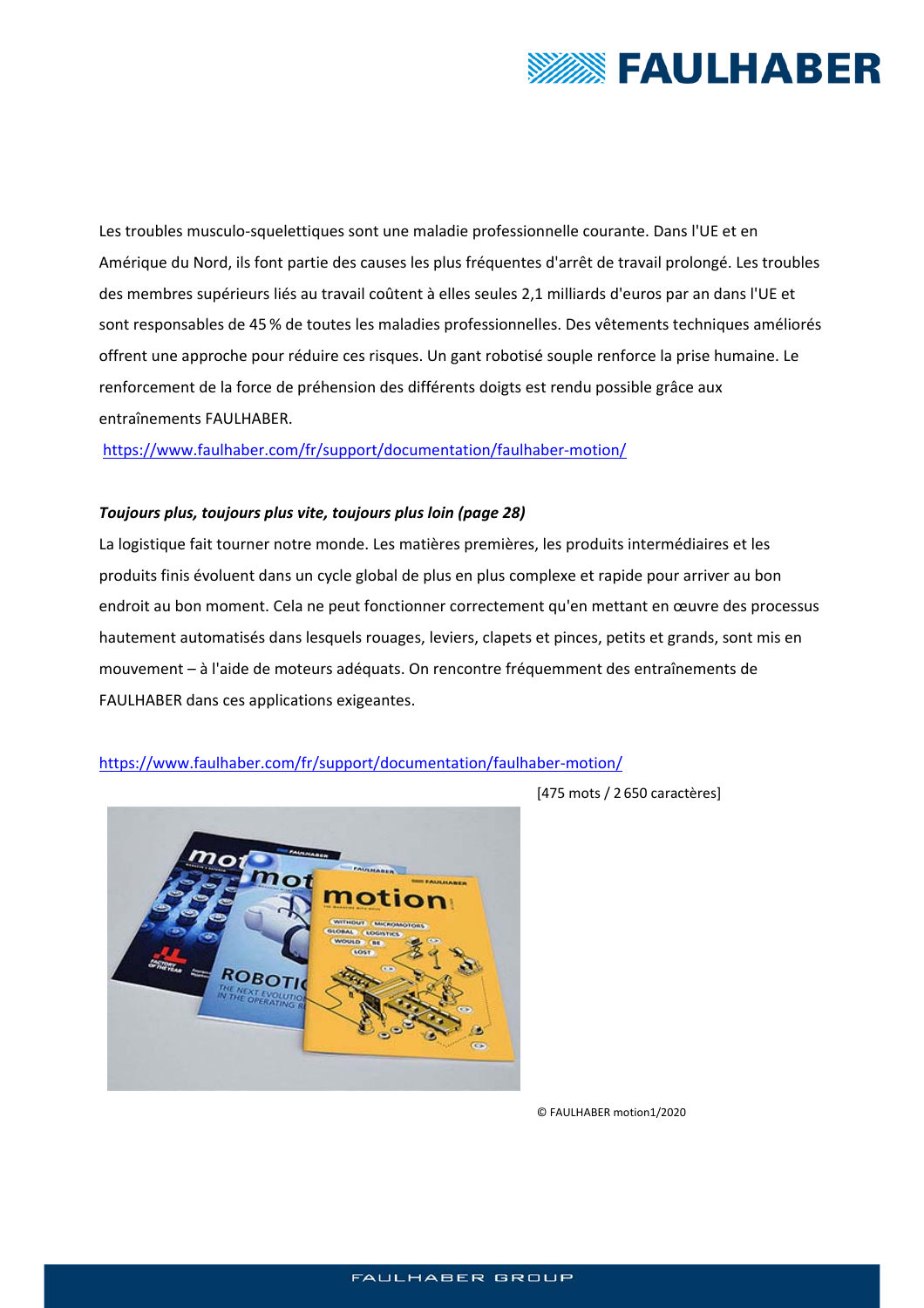

#### **Contact presse (Allemagne + International)**

Dr. Fritz Faulhaber GmbH & Co. KG Kristina Wolff – Marketing Daimlerstraße 23/25 ∙ 71101 Schönaich Allemagne

T +49 7031 638‐148 ∙ F +49 7031 638‐8148 kristina.wolff@faulhaber.com

**Contact presse (Suisse + Italie)**  FAULHABER MINIMOTOR SA Ann‐Kristin Hage‐Ripamonti – Marketing 6980 Croglio Suisse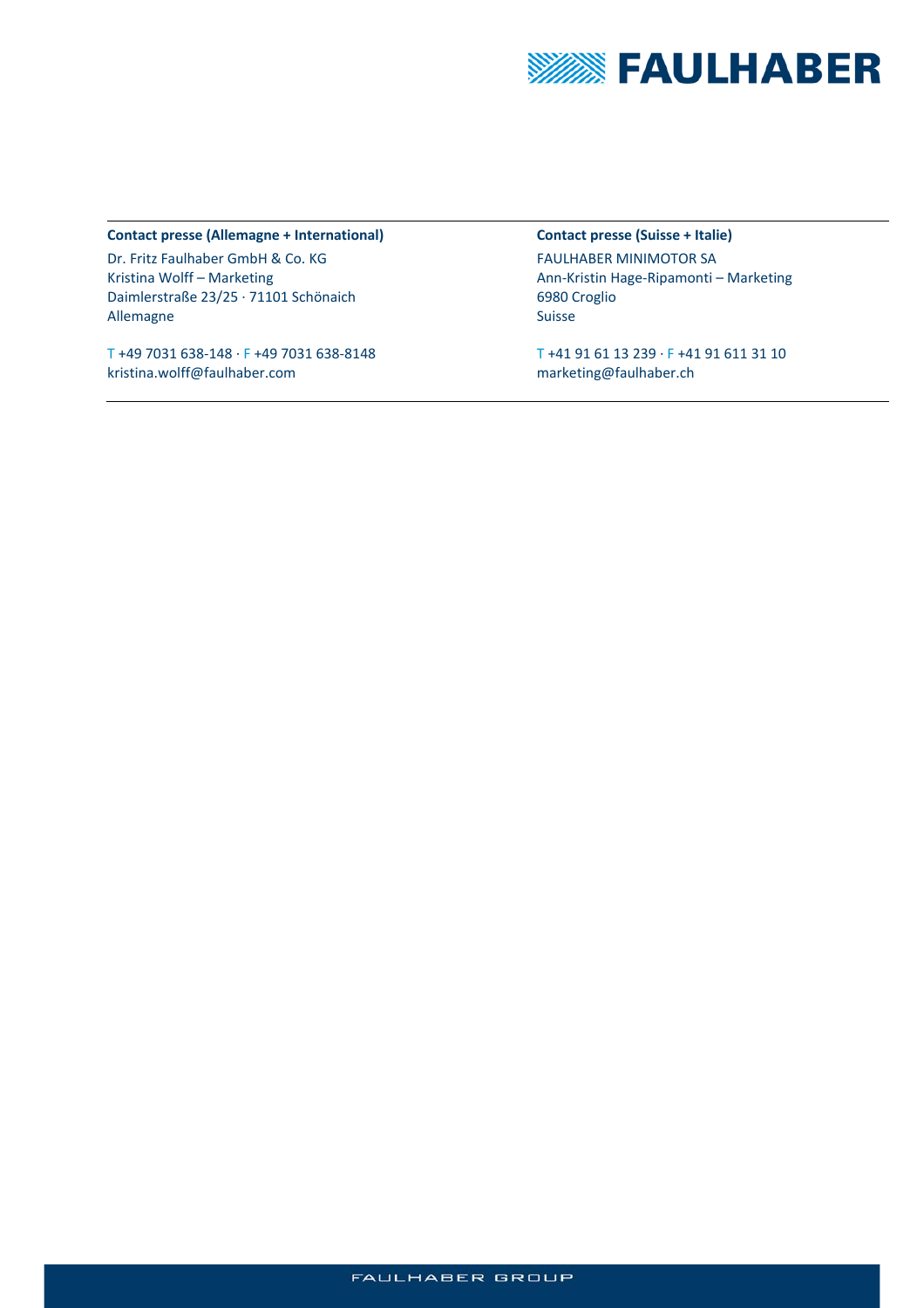

# **Comunicato stampa**

Schönaich, 24 giugno 2020

La rivista motorizzata

## **FAULHABER motion 1/2020 è ora disponibile**

*Schönaich, 24 giugno 2020. Ancor prima della pandemia di Covid‐19, la logistica globale e le catene di fornitura stavano diventando sempre più importanti. Queste possono funzionare correttamente solo implementando processi altamente automatizzati, con micromotori come forza motrice. Nell'ultima edizione di Faulhaber Motion ‐ la rivista motorizzata pubblicata da FAULHABER, troverete questa e altre affascinanti storie direttamente dal mondo dei sistemi di azionamento. La rivista gratuita è disponibile online e in versione cartacea.* 

#### *Sistemi di azionamento evoluti (pagina 8)*

Per garantire che i componenti siano perfettamente abbinati gli uni agli altri e per minimizzare il lavoro di installazione, si consiglia di acquistare i singoli componenti come soluzione completa da un unico fornitore. FAULHABER ha dunque ampliato la sua serie di motori piatti BXT aggiungendo riduttori compatibili, encoder integrati nonché controlli di velocità eccezionalmente corti in direzione assiale. https://www.faulhaber.com/it/supporto/documentazione/faulhaber-motion/

## *Cybathlon: Competere per superare i limiti (pagina 16)*

Ci sono molte somiglianze tra la Formula 1 e il Cybathlon dell'ETH di Zurigo: Il conducente controlla un veicolo ad alta tecnologia che viene costantemente ottimizzato da parte di un team di specialisti del massimo livello. La competizione sportiva ha anche lo scopo di promuovere l'ulteriore sviluppo di questa tecnologia, a beneficio delle persone che presentano disabilità fisiche. FAULHABER è a bordo ‐ con motori ad alte prestazioni nelle sedie a rotelle e come sponsor del campione in carica, *il team HSR Enhanced.*

https://www.faulhaber.com/it/supporto/documentazione/faulhaber-motion/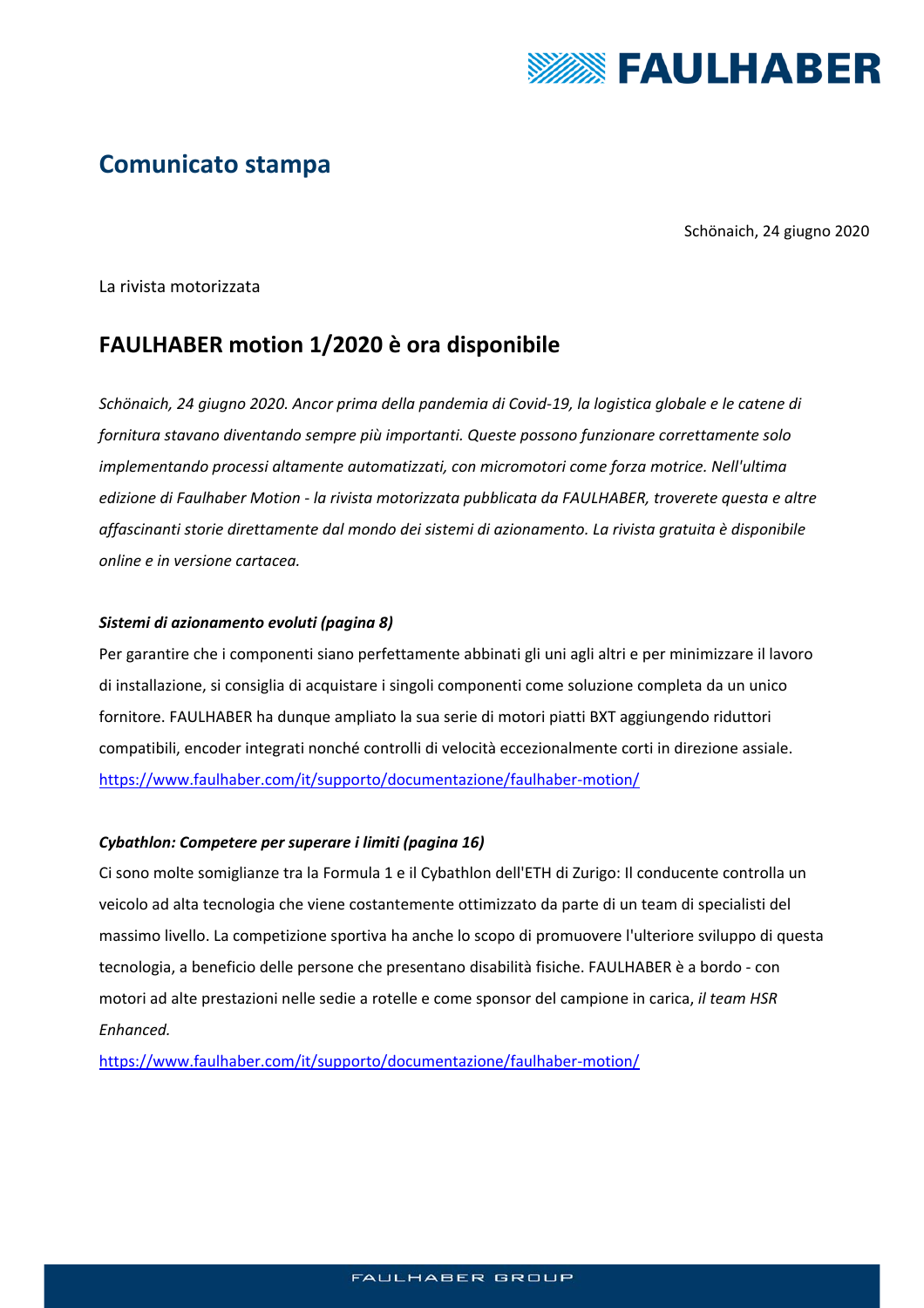

#### **Human augmentation: un guanto robotico rafforza la presa della mano (pagina 24)**

I disturbi muscolo‐scheletrici sono una comune malattia professionale nell'UE e nel Nord America e sono una delle cause più comuni di assenza a lungo termine dal lavoro. I disturbi dell'arto superiore legati al lavoro costano ogni anno 2,1 miliardi di euro in tutta l'UE e sono responsabili del 45% di tutte le malattie professionali. I wearable (abbigliamento migliorato mediante la tecnologia) offrono un approccio per ridurre questi disturbi. Un morbido guanto robotico rafforza la presa della mano. Il supporto alla forza di presa delle singole dita è possibile grazie agli azionamenti FAULHABER.

https://www.faulhaber.com/it/supporto/documentazione/faulhaber-motion/

#### *Sempre di più, sempre più velocemente, sempre più lontano (pagina 28)*

La logistica fa andare avanti il nostro mondo. Le materie prime, i prodotti intermedi e i prodotti finiti passano attraverso un sistema globale sempre più complesso e veloce per arrivare alla destinazione giusta al momento giusto. Questo può funzionare correttamente solo implementando processi altamente automatizzati in cui ingranaggi e leve, dispositivi ribaltanti e pinze, grandi e piccoli, vengono messi in moto da motori adeguati. Gli azionamenti di FAULHABER si trovano spesso in queste applicazioni complesse.

https://www.faulhaber.com/it/supporto/documentazione/faulhaber‐motion/

[475 parole / 2.650 caratteri]



© FAULHABER motion 1/2020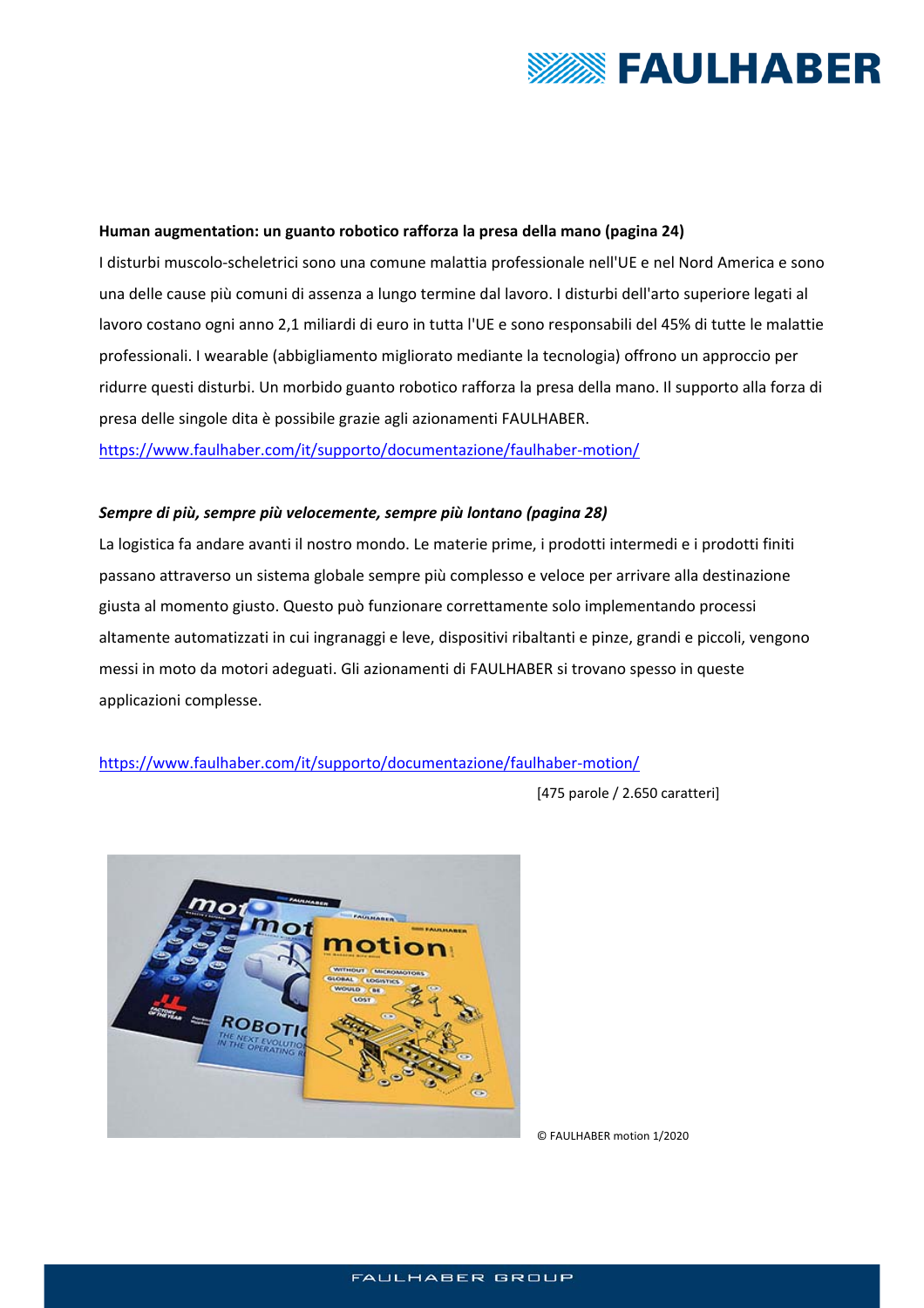

#### **Contatto stampa (Germania + internazionale)**

Dr. Fritz Faulhaber GmbH & Co. KG Kristina Wolff – Marketing Daimlerstraße 23/25 ∙ 71101 Schönaich Germania

T +49 7031 638‐148 ∙ F +49 7031 638‐8148 kristina.wolff@faulhaber.com

**Contatto stampa (Svizzera + Italia)**  FAULHABER MINIMOTOR SA Ann‐Kristin Hage‐Ripamonti – Marketing 6980 Croglio Svizzera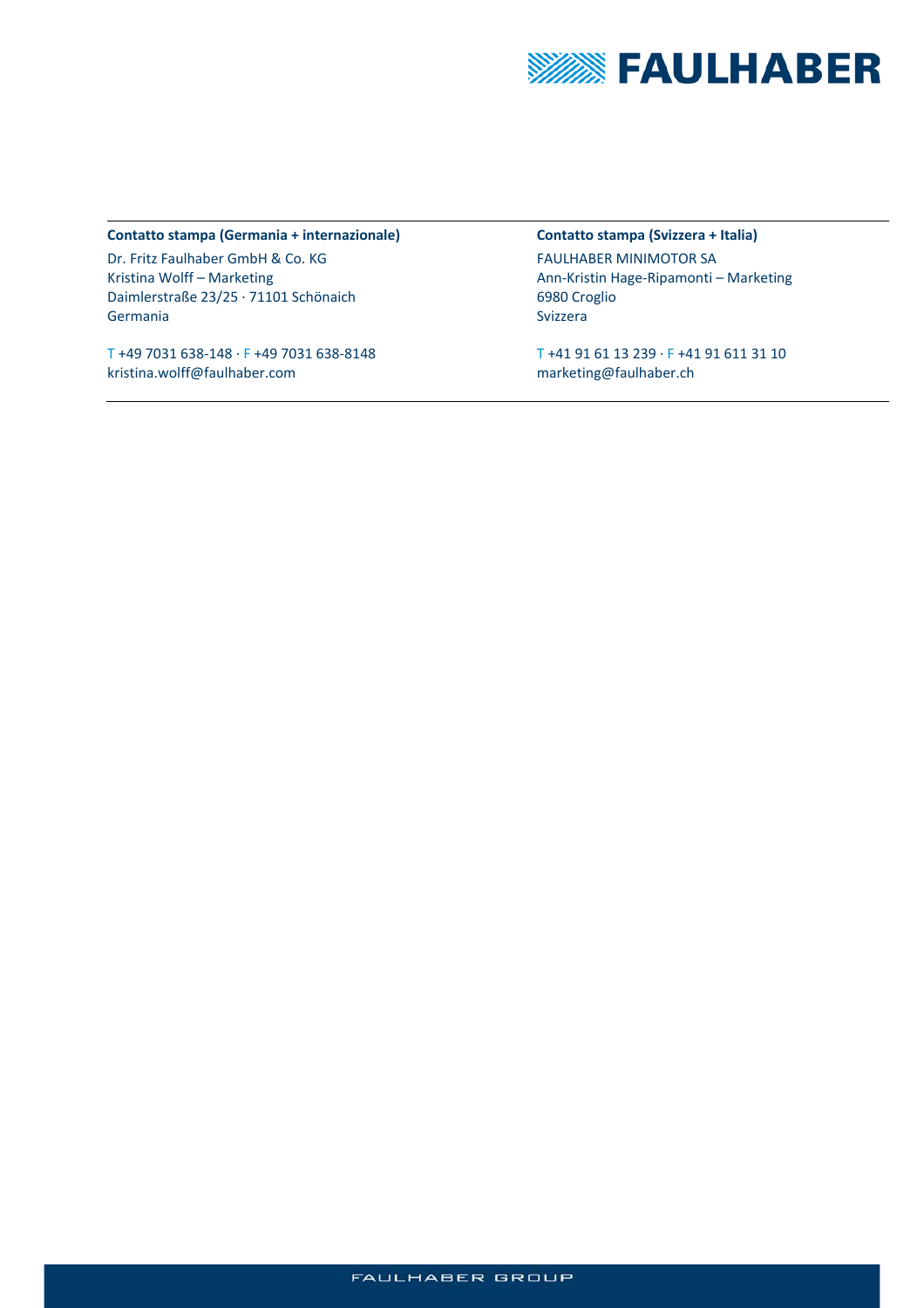

# **Persbericht**

Schönaich, 24 juni 2020

Het magazine met drive

## **FAULHABER motion 1/2020 nu beschikbaar**

*Schönaich, 24 juni 2020. Nog los van de Covid‐19‐pandemie werden wereldwijde logistieke en toeleveringsketens steeds belangrijker. Deze werken alleen bij goed geïmplementeerde, sterk geautomatiseerde processen, waarin micromotoren een drijvende kracht zijn. Dit, en meer fascinerende verhalen uit de wereld van aandrijfsystemen, leest u in de nieuwste uitgave van motion, het magazine met drive van FAULHABER. Het gratis magazine is online en op papier te lezen.* 

## *Doorontwikkelde aandrijfsystemen (pagina 8)*

Om ervoor te zorgen dat de componenten perfect op elkaar zijn afgestemd en om de installatievereisten tot een minimum te beperken, verdient het aanbeveling de afzonderlijke componenten als een complete oplossing van één leverancier te verkrijgen. Daarom heeft FAULHABER zijn BXT‐serie van platte motoren uitgebreid met bijpassende tandwielkasten en geïntegreerde encoders en met toerentalregelaars die ook in de axiale richting uitzonderlijk kort zijn.

https://www.faulhaber.com/nl/support/documentatie/faulhaber-motion/

## *Cybathlon: Racen tegen beperkingen (pagina 16)*

Er zijn veel overeenkomsten tussen de Formule 1 en de Cybathlon‐wedstrijd van ETH Zürich: Er wordt gereden in een high‐tech voertuig dat permanent wordt geoptimaliseerd door een team specialisten van topklasse. De wedstrijd is ook bedoeld om de verdere ontwikkeling van de technologie te bevorderen, waar mensen met een lichamelijke handicap van gaan profiteren. FAULHABER levert zijn bijdrage met krachtige motoren in de rolstoel en als sponsor van de regerende kampioenen, *Team HSR Enhanced*. https://www.faulhaber.com/nl/support/documentatie/faulhaber-motion/

## **Human Augmentation: een robothandschoen versterkt de menselijke greep (pagina 24)**

Werkgerelateerde aandoeningen aan het bewegingsapparaat komen veel voor in Europa en Noord‐ Amerika. Ze vormen een van de belangrijkste reden voor langdurig werkverzuim: 45% van alle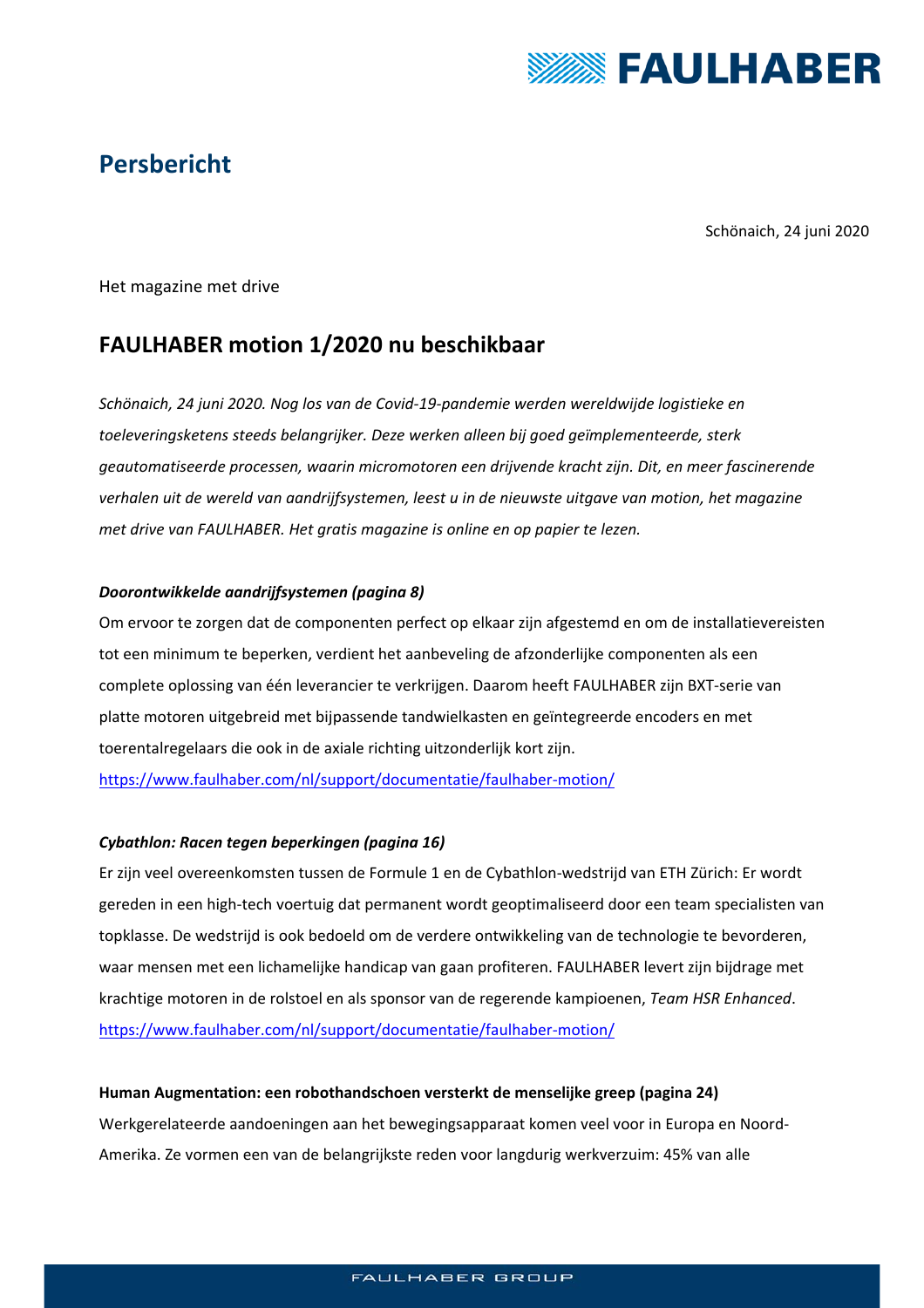

beroepsziekten bestaat uit problemen met nek, schouders en armen die zijn ontstaan op de werkvloer. In Europa liggen de kosten hiervoor jaarlijks bij zo'n 2,1 miljard euro. Om dit soort blessures te voorkomen wordt onder andere ingezet op *wearables*, kleding met ingebouwde technologie. Een zachte robothandschoen versterkt de menselijke grijpkracht. De krachtondersteuning voor de individuele vingers wordt geleverd door aandrijvingen van FAULHABER. https://www.faulhaber.com/nl/support/documentatie/faulhaber-motion/

## *Steeds meer, steeds sneller, steeds verder (pagina 28)*

Logistiek is altijd in beweging. Grondstoffen, halffabrikaten en eindproducten doorlopen een steeds complexer en sneller reagerend wereldwijd systeem om op het juiste moment de juiste bestemming te bereiken. Maar het werkt alleen goed als er sterk geautomatiseerde processen zijn, die draaien om grote en kleine tandwielen en hefbomen, paddles en klemmen ‐ met de juiste motoren. In deze uitdagende toepassingen zijn vaak aandrijvingen van FAULHABER te vinden. https://www.faulhaber.com/nl/support/documentatie/faulhaber-motion/

[475 words / 2.650 characters]



© FAULHABER motion 1/2020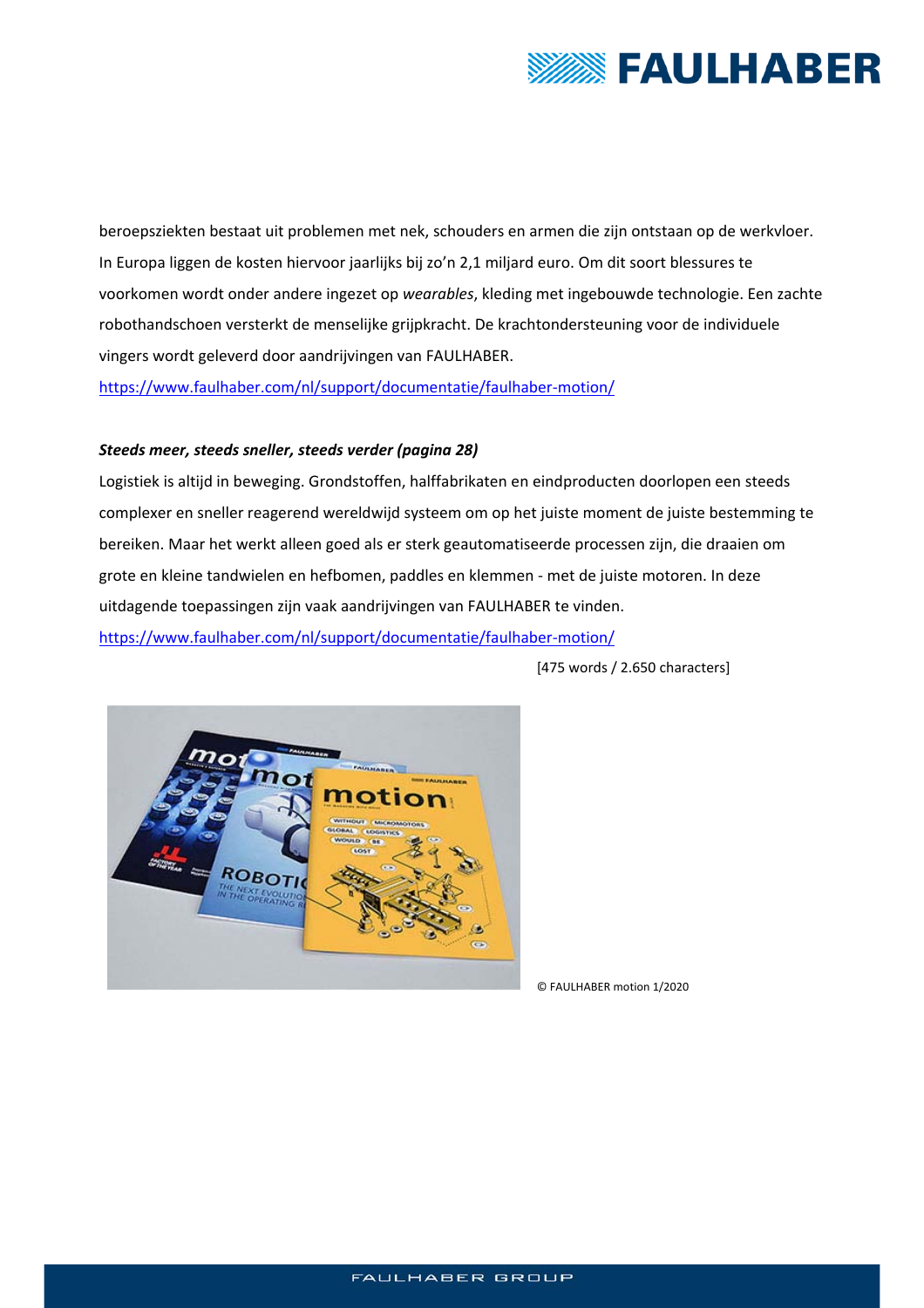

#### **Contact pers (Duitsland en Internationaal)**

Dr. Fritz Faulhaber GmbH & Co. KG Kristina Wolff – Marketing Daimlerstraße 23/25 ∙ 71101 Schönaich Germany

T +49 7031 638‐148 ∙ F +49 7031 638‐8148 kristina.wolff@faulhaber.com

#### **Contact Benelux**

FAULHABER Benelux High Tech Campus 9 5656 AE Eindhoven Nederland

T +31 40 85155 40 ∙ F +31 40 85155 49 info@faulhaber.nl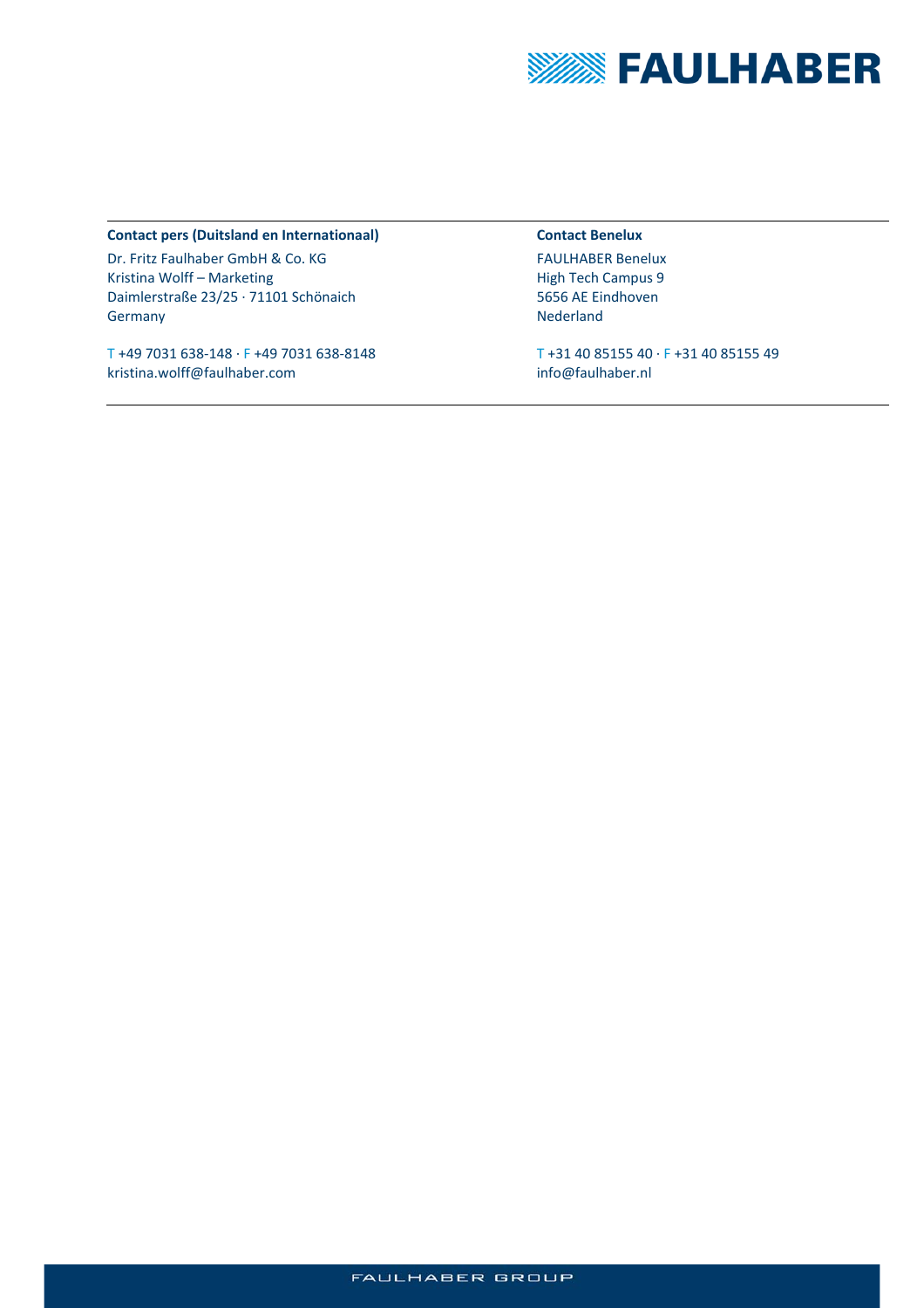

# **Komunikat prasowy**

Schönaich, 24 czerwca 2020

Magazyn z napędem

## **FAULHABER motion 1/2020 już gotowy**

*Schönaich, 24 czerwca 2020. Nawet przed pandemią Covid‐19 globalna logistyka i łańcuchy dostaw stawały się coraz bardziej ważne. Mogą one funkcjonować prawidłowo jedynie poprzez wdrożenie w pełni zautomatyzowanych procesów z silnikami miniaturowymi stanowiącymi siłę napędową. Ta oraz inne fascynujące historie prosto ze świata systemów napędowych stanowią treść najnowszego wydania magazynu z napędem – motion – publikowanego przez FAULHABER. Darmowy magazyn dostępny jest w wersji elektronicznej na iPada, oraz papierowej.* 

## *Ewolucja systemów napędowych (strona 8)*

Aby upewnić się, że komponenty są idealnie dopasowane do siebie, oraz zminimalizować wymagania montażowe, zaleca się zamawianie z jednego źródła pojedynczych komponentów tworzących kompletne rozwiązanie. Dlatego firma FAULHABER rozszerzyła swoją serię silników płaskich BXT, dodając kompatybilne przekładnie oraz zintegrowane enkodery i sterowniki prędkości o niewielkich wymiarach.

## *Cybathlon: Wyścig w pokonywaniu ograniczeń (strona 16)*

Istnieje wiele podobieństw pomiędzy Formułą 1 a zawodami Cybathlon organizowanymi przez politechnikę ETH w Zurychu: Uczestnik steruje zaawansowanym technicznie pojazdem, stale poddawanym procesowi optymalizacji przez zespół najwyższej klasy specjalistów. Celem tych zawodów sportowych jest również promowanie dalszego rozwoju technologii, z której korzystają osoby z niepełnosprawnością ruchową. Firma FAULHABER zgłasza swoją gotowość – zarówno jako producent wysoce wydajnych silników do wózków inwalidzkich, jak i sponsor obrońcy tytułu – *zespołu HSR Enhanced*.

## **Zwiększanie ludzkich możliwości: robotyczna rękawica wzmacnia chwyt człowieka (strona 24)**

Zaburzenia układu mięśniowo‐szkieletowego stanowią jedną z najczęstszych chorób zawodowych w Unii Europejskiej i Ameryce Północnej oraz najczęstszą przyczynę długotrwałej nieobecności w pracy.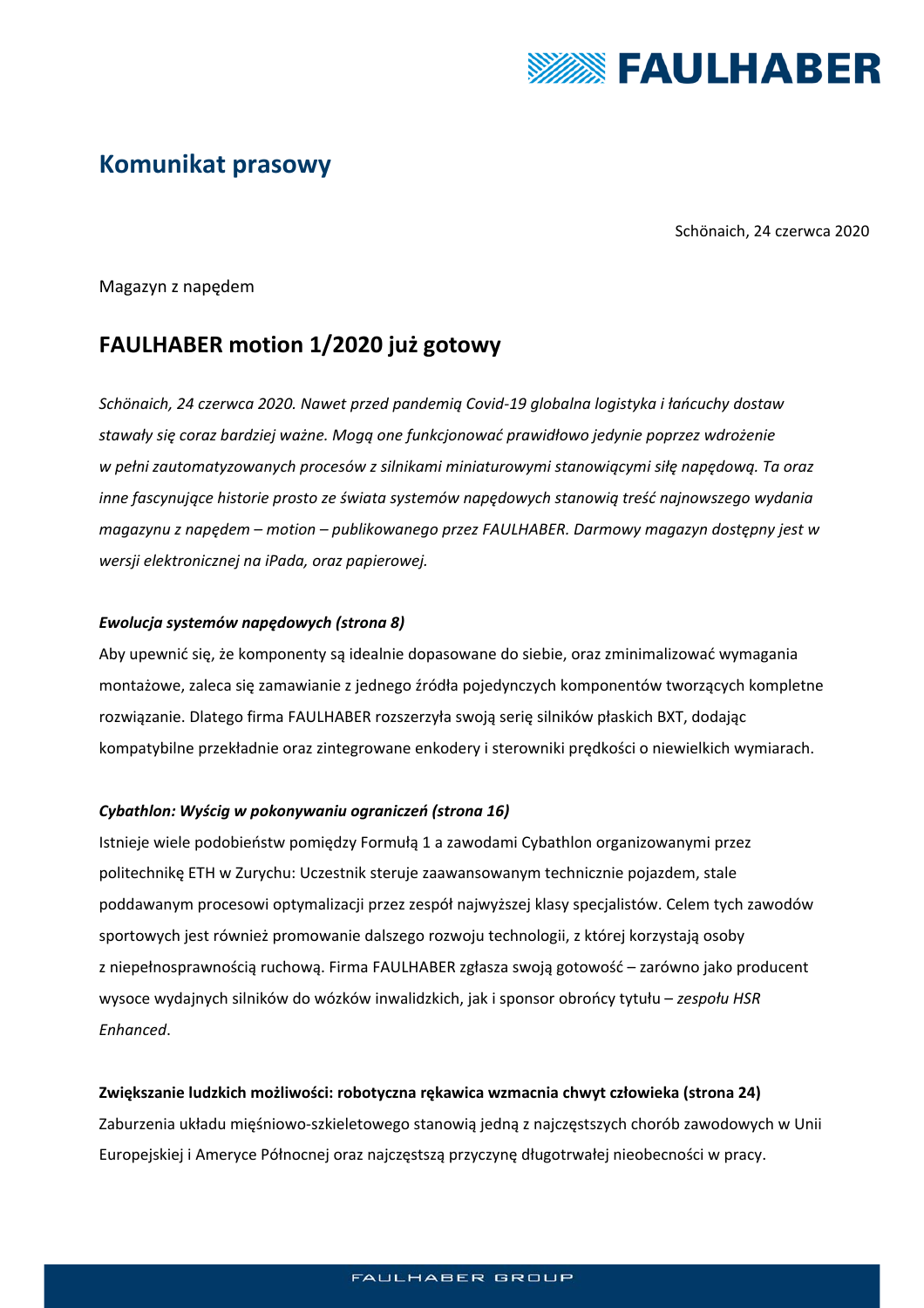

Dolegliwości kończyn górnych związane z pracą, w całej UE pociągają za sobą koszty rzędu 2,1 miliarda euro rocznie i stanowią 45% wszystkich chorób zawodowych. Wearables, czyli technologia do noszenia, oferuje sposoby na zmniejszenie częstości występowania takich urazów. Miękka robotyczna rękawica wzmacnia chwyt człowieka. Wspomaganie siły chwytu poszczególnych palców jest możliwe dzięki zastosowaniu napędów FAULHABER.

## *Więcej, szybciej, dalej (strona 28)*

Logistyka pomaga naszemu światu iść naprzód. Surowce, produkty pośrednie oraz wyroby gotowe przechodzą przez coraz bardziej złożony i szybki system globalny, aby mogły dotrzeć do właściwego miejsca przeznaczenia w odpowiednim czasie. System ten może funkcjonować prawidłowo poprzez wdrożenie w pełni zautomatyzowanych procesów, w których wszystkie duże bądź małe trybiki i dźwignie oraz łopatki i zaciski są wprawione w ruch za pomocą dopasowanych silników. Napędy FAULHABER wykorzystuje się do tych wymagających zastosowań.

## https://www.faulhaber.com/en/support/documentation/faulhaber-motion/



[475 słowa / 2.650 znaków]

© FAULHABER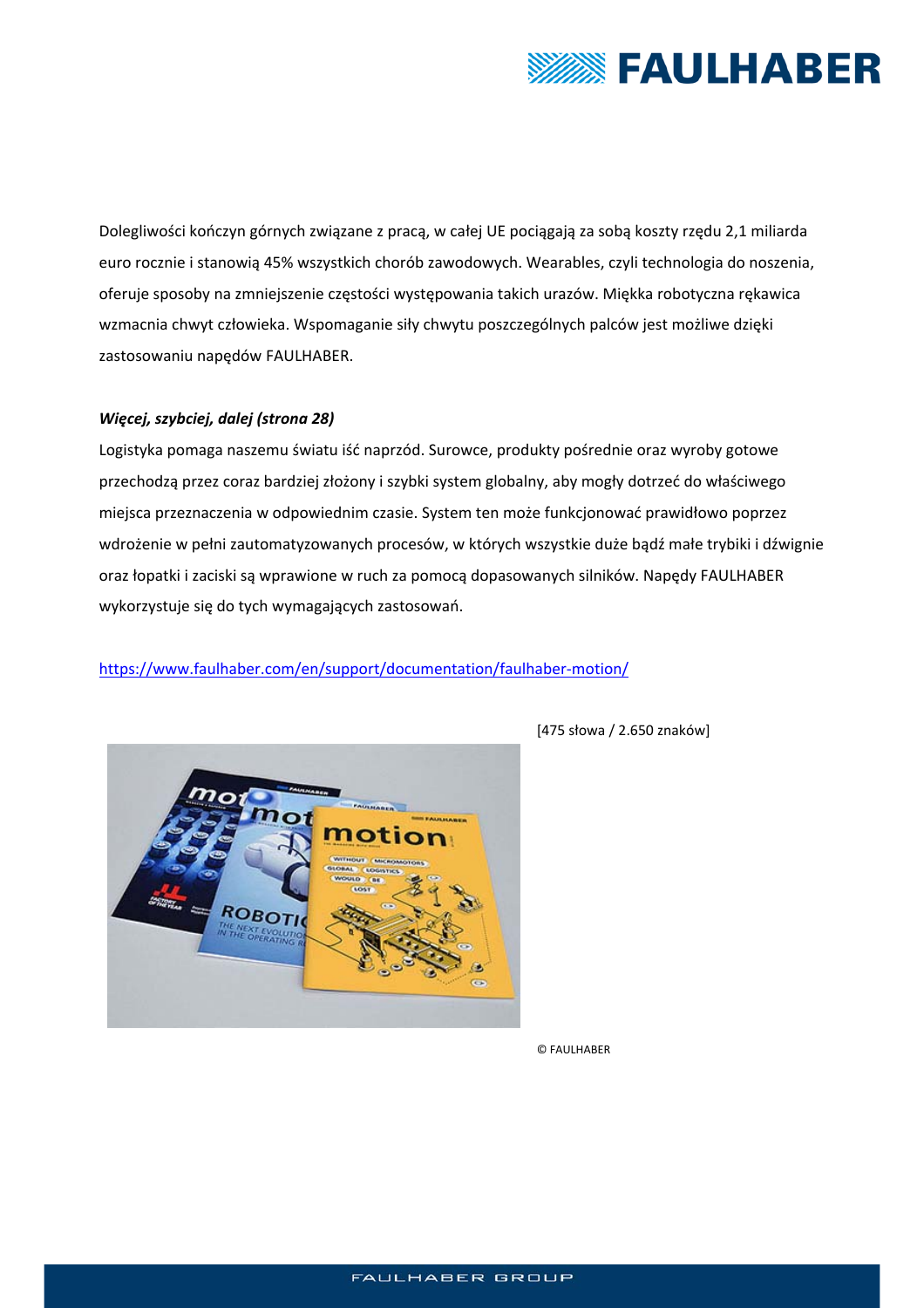

#### **Kontakt dla prasy (Niemcy + międzynarodowy)**

Dr. Fritz Faulhaber GmbH & Co. KG Kristina Wolff – Marketing Daimlerstraße 23/25 ∙ 71101 Schönaich Niemcy

T +49 7031 638‐148 ∙ F +49 7031 638‐8148 kristina.wolff@faulhaber.com

**Kontakt (Szwajcaria + Włochy)**  FAULHABER MINIMOTOR SA Ann‐Kristin Hage‐Ripamonti – Marketing 6980 Croglio Szwajcaria

T +41 91 61 13 239 ∙ F +41 91 611 31 10 info@faulhaber.pl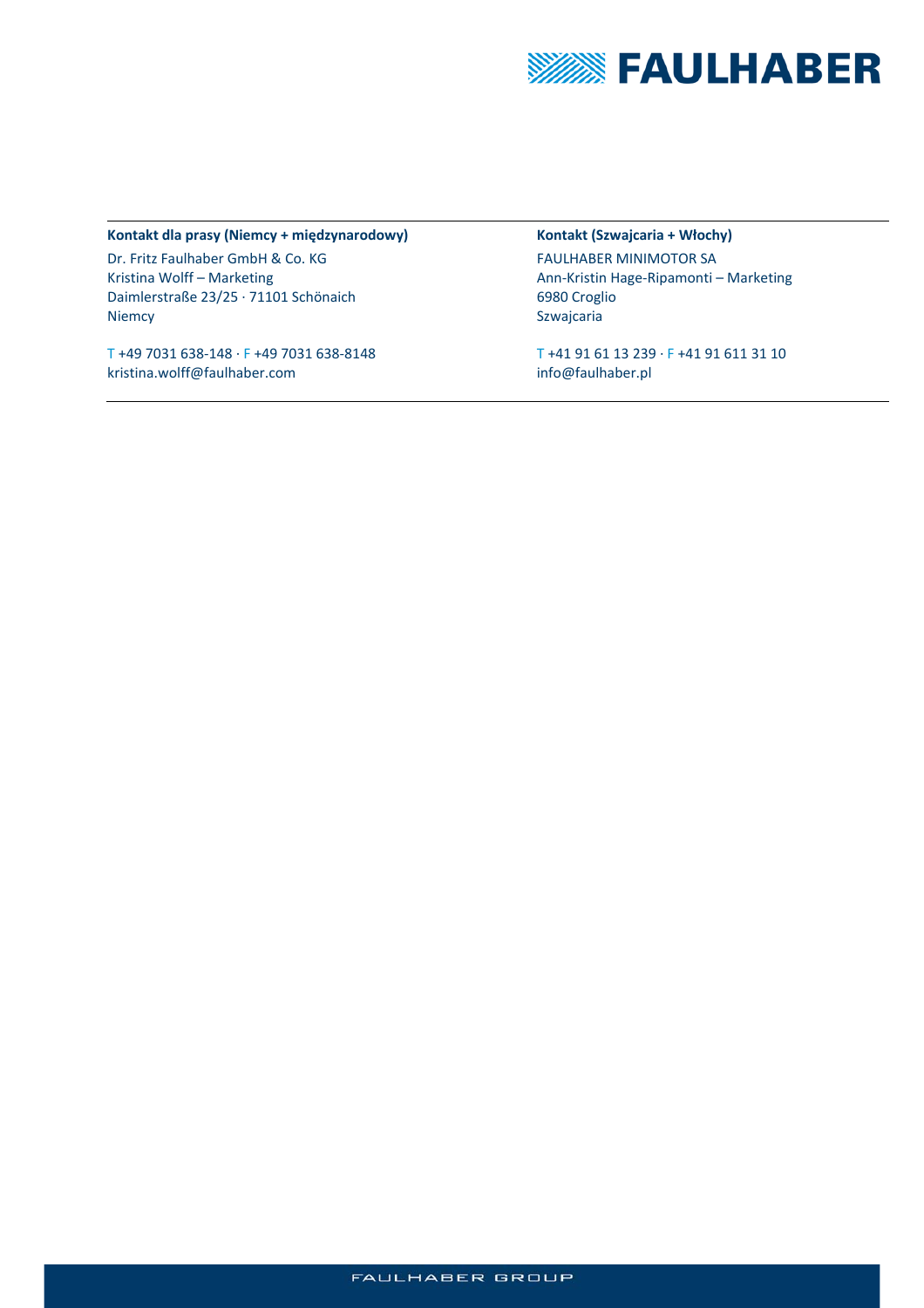

# 新闻发布

德国舍奈希,2020年6月24日

## 驱动系统杂志

## **FAULHABER motion 1/2020 正式出版**

德国舍奈希,*2020*年*6*月*24*日早在全球性新冠肺炎疫情爆发之前,全球化物流和供应链就已经越 来越重要。只有通过微电机驱动实现高自动化过程,我们才能够保证物流和供应的顺畅进行。由*F AULHABER*出版的本期驱动系统杂志《*motion*》将向您介绍来自驱动系统世界的有趣故事。该杂志 有在线版本、以及印刷版本供您免费阅读。

## **驱动系统全面升级***(***第***8***页***)*

为了确保组件之间完美匹配,并最大限度地降低安装要求,建议从同一来源获取一个包含各组件 的完整解决方案。FAULHABER通过添加相应的减速箱和集成编码器以及超短轴向调速控制器扩展 了BXT扁平电机系列。

## **人机体育大赛:用竞速超越极限***(***第***16***页***)*

一级方程式赛车和人机体育大赛(Cybathlon)之间有很多相似之处:驾驶员操控的高科技载具背后 ,是一流的专家团队的持续优化。体育竞赛也旨在推进该技术的进步,造福残疾人士。FAULHABE R投身其中,我们有配备高性能电机的轮椅,也是卫冕冠军团队*HSR Enhanced*的赞助商。

## **人体增强:机器人手套增强人手握持力(第24页)**

肌肉骨骼疾患是欧洲和北美洲的一种常见职业病,也是长期病假的最常见原因之一。在欧盟境内 ,与工作相关上肢疾病的年度医疗费用高达21亿欧元,并占所有职业病的45%。功能性通过特殊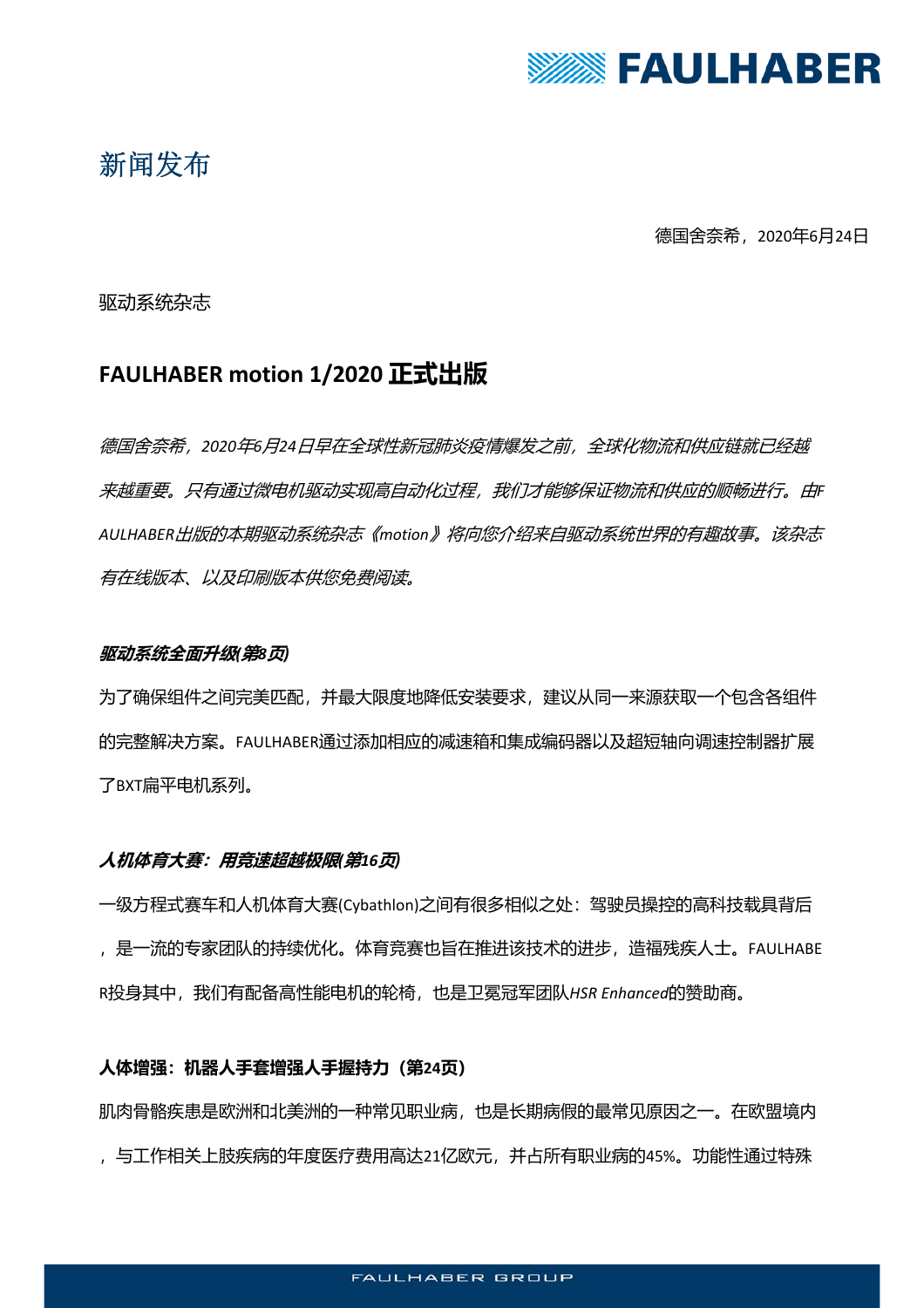

技术得到增强的劳动服饰可以有效降低这些疾病的发生率。柔性机器人手套增强人手握持力。依 靠FAULHABER驱动装置该手套可以增强每根的手指的握持力。

## **更多、更快、更完善***(28***页***)*

物流让世界前进。原材料、半成品和成品经过日益复杂快速的全球系统,在对的时间到达对的地 方。只有高度自动化的流程才能实现这一点。流程中各环节涉及的零部件无论种类、样式或规格 都要通过匹配的电机实现运作。在充满挑战的应用中总能看到FAULHABER驱动的身影。

https://www.faulhaber.com/en/support/documentation/faulhaber-motion/



[475个字/2,650个字符]

© FAULHABER motion 1/ 2020

## **新闻联络(中国)**

FAULHABER Drive System Technology Tian Caiping Eastern Block, Incubator Building, No. 6 Beijing Road West Germany

电话 +86 (0) 512 5337 2626 kristina.wolff@faulhaber.com

## **新闻联络(瑞士、意大利)**

FAULHABER MINIMOTOR SA Ann‐Kristin Hage‐Ripamonti 女士(市场部) 6980 Croglio Switzerland